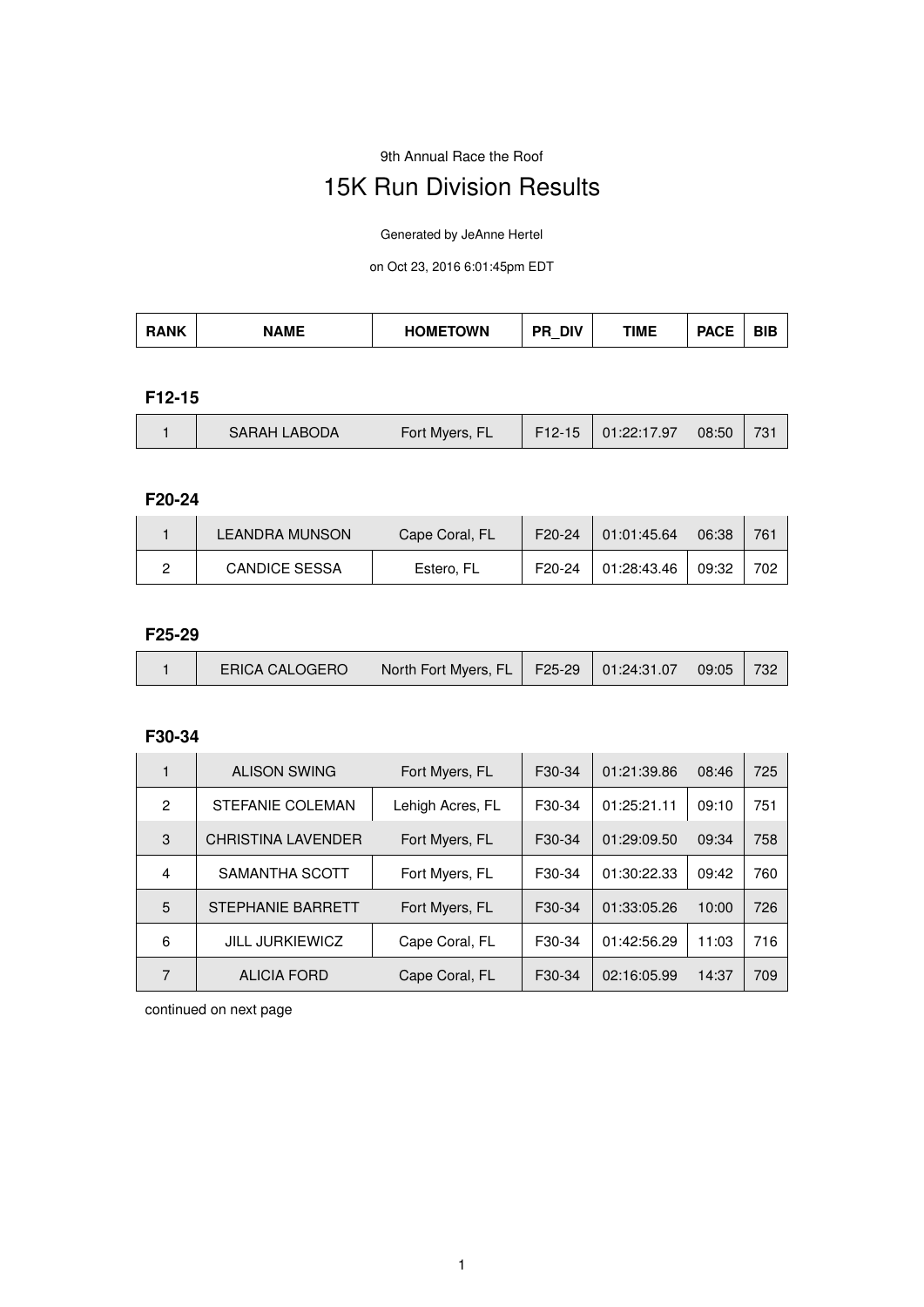| <b>RANK</b> | <b>NAME</b> | TOWN<br><b>IOML</b><br>-<br>∟ | <b>DIV</b><br>DС<br>- | TIME | <b>DAOF</b><br>nv, | -<br>31 C |
|-------------|-------------|-------------------------------|-----------------------|------|--------------------|-----------|
|-------------|-------------|-------------------------------|-----------------------|------|--------------------|-----------|

#### **F35-39**

| 1              | <b>PRESLIE BARNES</b>    | Bokeelia, FL     | F35-39 | 01:11:21.72 | 07:40 | 721 |
|----------------|--------------------------|------------------|--------|-------------|-------|-----|
| 2              | DANIELLE STOKER          | Fort Myers, FL   | F35-39 | 01:20:08.16 | 08:36 | 687 |
| 3              | <b>KATIE DONOHUE</b>     | Cape Coral, FL   | F35-39 | 01:25:52.11 | 09:13 | 746 |
| 4              | <b>GENEVIEVE KOENS</b>   | Lehigh Acres, FL | F35-39 | 01:31:43.19 | 09:51 | 734 |
| 5              | LILLIAN AMAND            | Lehigh Acres, FL | F35-39 | 01:36:44.48 | 10:23 | 750 |
| 6              | CARLA TAMBRINO           | Fort Myers, FL   | F35-39 | 01:38:04.55 | 10:32 | 699 |
| $\overline{7}$ | <b>JENNIFFER PIERSON</b> | Cape Coral, FL   | F35-39 | 01:41:06.82 | 10:51 | 663 |
| 8              | <b>TONI PECK</b>         | Fort Myers, FL   | F35-39 | 01:43:23.79 | 11:06 | 691 |
| 9              | ASA SCHRADER             | Fort Myers, FL   | F35-39 | 01:46:17.64 | 11:25 | 744 |
| 10             | TARA MEADS               | Cape Coral, FL   | F35-39 | 01:57:31.11 | 12:37 | 719 |

#### **F40-44**

| 1              | <b>MANUELA LYONS</b>   | Fort Myers, FL   | F40-44 | 01:10:22.90 | 07:34 | 742 |
|----------------|------------------------|------------------|--------|-------------|-------|-----|
| $\overline{2}$ | <b>CAROL PALOW</b>     | Cape Coral, FL   | F40-44 | 01:21:52.71 | 08:48 | 757 |
| 3              | <b>ANNE MONROE</b>     | Fort Myers, FL   | F40-44 | 01:23:56.42 | 09:01 | 737 |
| 4              | <b>CLAUDIA CURTIN</b>  | Fort Myers, FL   | F40-44 | 01:30:20.85 | 09:42 | 753 |
| 5              | <b>DOMINIQUE BROWN</b> | Moore Haven, FL  | F40-44 | 01:36:14.12 | 10:20 | 713 |
| 6              | STACEY LAKES           | Cape Coral, FL   | F40-44 | 01:42:28.26 | 11:00 | 720 |
| $\overline{7}$ | <b>JENNIFER BRAND</b>  | Estero, FL       | F40-44 | 01:49:18.54 | 11:44 | 674 |
| 8              | REBECCA BROWN          | Fort Myers, FL   | F40-44 | 01:49:18.86 | 11:44 | 697 |
| 9              | <b>JESSICA PADILLA</b> | Lehigh Acres, FL | F40-44 | 01:49:59.40 | 11:49 | 683 |
| 10             | <b>COLETTE RODGERS</b> | Cape Coral, FL   | F40-44 | 01:59:09.83 | 12:48 | 710 |
| 11             | <b>LYNN DENOY</b>      | Fort Myers, FL   | F40-44 | 02:00:14.36 | 12:55 | 670 |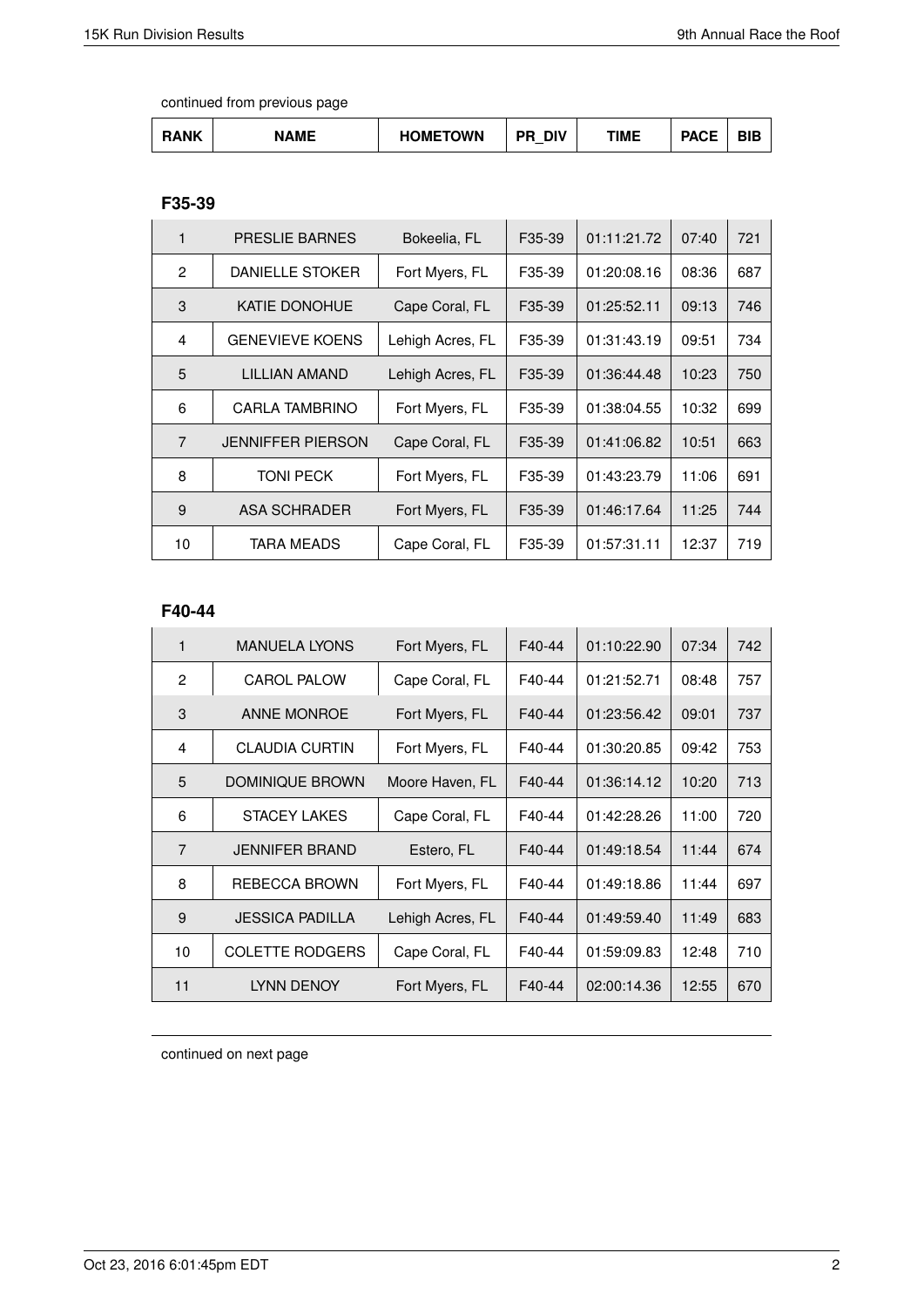| <b>RANK</b>    | <b>NAME</b>             | <b>HOMETOWN</b>      | PR DIV | <b>TIME</b> | <b>PACE</b> | <b>BIB</b> |
|----------------|-------------------------|----------------------|--------|-------------|-------------|------------|
| F45-49         |                         |                      |        |             |             |            |
| 1              | <b>MARY JO RUSSEL</b>   | Lowell, IN           | F45-49 | 01:15:53.88 | 08:09       | 759        |
| $\overline{2}$ | <b>DENISE BRADY</b>     | Fort Myers, FL       | F45-49 | 01:17:39.34 | 08:20       | 681        |
| 3              | TRISHA TRYKA            | Fort Myers, FL       | F45-49 | 01:22:45.10 | 08:53       | 692        |
| 4              | KATHLEEN CORLETT        | Fort Myers, FL       | F45-49 | 01:24:21.39 | 09:04       | 666        |
| 5              | <b>BECKY KRATT</b>      | Fort Myers Beach, FL | F45-49 | 01:29:22.18 | 09:36       | 686        |
| 6              | <b>DANIEL PIERSON</b>   | Cape Coral, FL       | F45-49 | 01:34:51.53 | 10:11       | 664        |
| $\overline{7}$ | <b>SCARLETT SILWANY</b> | Cape Coral, FL       | F45-49 | 01:51:49.64 | 12:00       | 696        |
| 8              | <b>NANCY LOUGHLIN</b>   | Fort Myers, FL       | F45-49 | 01:51:49.90 | 12:00       | 689        |
| 9              | DEENA DIA               | Fort Myers, FL       | F45-49 | 01:52:03.25 | 12:02       | 701        |
| 10             | <b>KRIS FAY</b>         | Fort Myers, FL       | F45-49 | 02:00:14.38 | 12:55       | 671        |

#### **F50-54**

|   | O. FUENTES             | Cape Coral, FL | F50-54 | 01:19:01.45 | 08:29 | 680 |
|---|------------------------|----------------|--------|-------------|-------|-----|
| 2 | <b>KAREN LESLEY</b>    | Fort Myers, FL | F50-54 | 01:19:10.27 | 08:30 | 749 |
| 3 | <b>MICHAELA SIEGEL</b> | Cape Coral, FL | F50-54 | 01:20:10.74 | 08:37 | 677 |
| 4 | <b>RENEE SWANTON</b>   | Fort Myers, FL | F50-54 | 01:21:10.37 | 08:43 | 711 |
| 5 | <b>MARIBETH LICHTY</b> | Fort Myers, FL | F50-54 | 01:31:16.24 | 09:48 | 698 |
| 6 | KATHLEEN OLIVETO       | Fort Myers, FL | F50-54 | 01:35:56.60 | 10:18 | 736 |
| 7 | <b>VICKY DELEACAES</b> | Cape Coral, FL | F50-54 | 01:45:58.38 | 11:23 | 724 |

## **F55-59**

| <b>TERRY WEISS</b> | Alva, FL        | F55-59 | 01:58:32.17 | 12:44 | 743 |
|--------------------|-----------------|--------|-------------|-------|-----|
| LISA HARDY         | Punta Gorda, FL | F55-59 | 01:59:23.41 | 12:49 | 706 |

# **F60-64**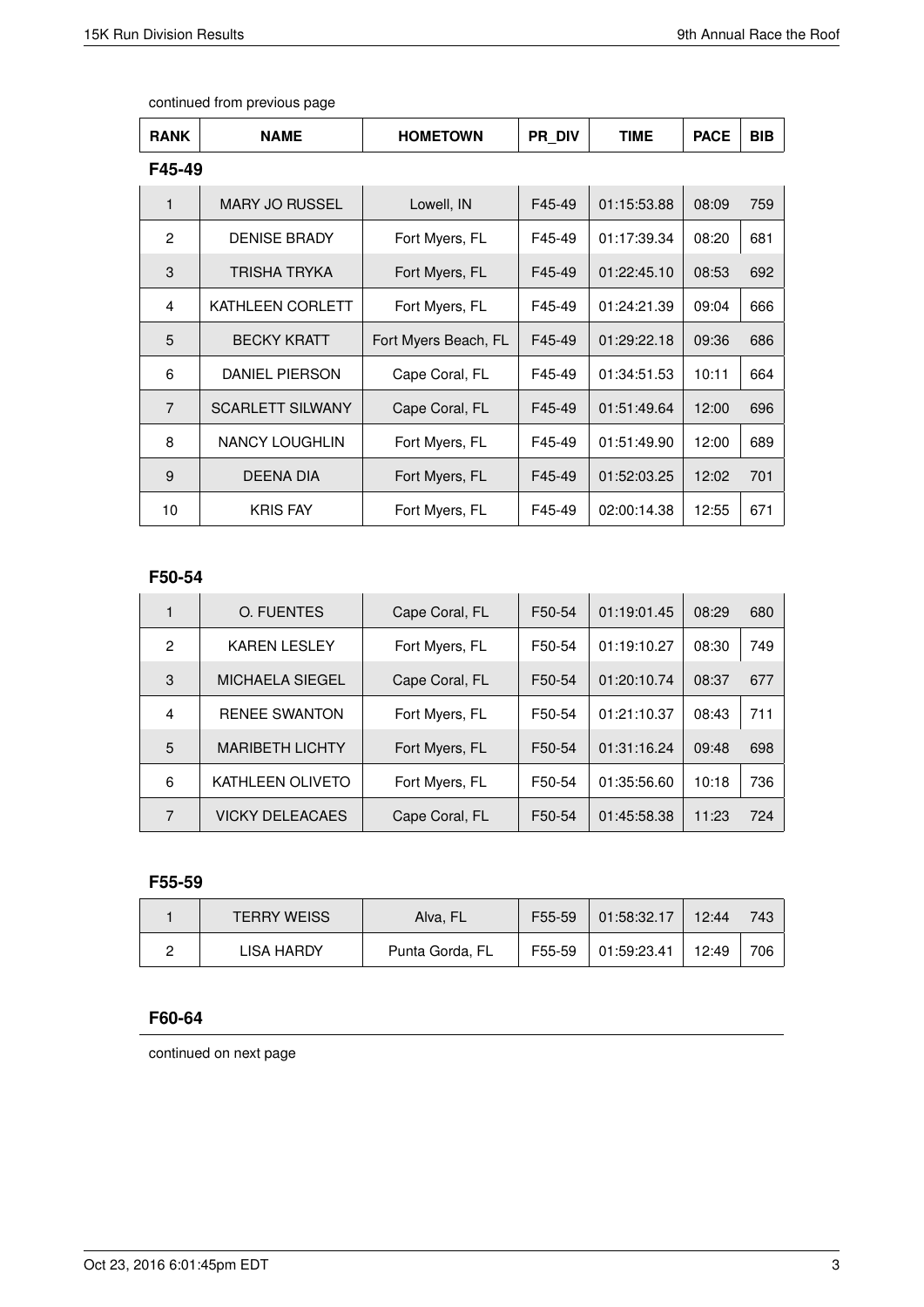| <b>RANK</b> | <b>NAME</b>          | <b>HOMETOWN</b> | <b>PR DIV</b> | TIME        | <b>PACE</b> | <b>BIB</b> |
|-------------|----------------------|-----------------|---------------|-------------|-------------|------------|
|             | <b>MARIA ANDREWS</b> | Fort Myers, FL  | F60-64        | 01:25:17.22 | 09:10       | 730        |
| 2           | PATRICIA ENGELMAN    | Fort Myers, FL  | F60-64        | 01:33:06.82 | 10:00       | 690        |
| 3           | <b>CAROL SIMONDS</b> | Fort Myers, FL  | F60-64        | 01:34:44.75 | 10:10       | 703        |

# **F65-69**

|   | ANKE HILDRETH          | North Fort Myers, FL | F65-69 | 01:35:07.53 | 10:13 | 745 |
|---|------------------------|----------------------|--------|-------------|-------|-----|
| ົ | <b>CHRISTEL SUTTER</b> | Naples, FL           | F65-69 | 01:46:48.29 | 11:28 | 684 |
| 3 | <b>MARGARET MOOSSY</b> | Sanibel, FL          | F65-69 | 01:57:14.19 | 12:35 | 712 |

#### **F70-99**

| 704<br>-- | 09:31<br>$\overline{\phantom{a}}$<br>F70-99<br>01:28:36.72<br><b>KING</b><br>н.<br>D.J. |
|-----------|-----------------------------------------------------------------------------------------|
|-----------|-----------------------------------------------------------------------------------------|

## **M25-29**

| $01:13:57.49$ 07:57<br><b>JUSTIN SANCHEZ</b><br>Cape Coral, FL<br>M25-29<br>672 |
|---------------------------------------------------------------------------------|
|---------------------------------------------------------------------------------|

#### **M30-34**

|   | <b>CHRIS MOYER II</b>   | Pineland, FL   | M30-34 | 01:03:37.94 | 06:50 | 755 |
|---|-------------------------|----------------|--------|-------------|-------|-----|
| 2 | <b>ANTHONY MARTUCCI</b> | Cleveland, OH  | M30-34 | 01:16:49.41 | 08:15 | 722 |
| 3 | <b>MATTHEW TOOMEY</b>   | Cape Coral, FL | M30-34 | 01:25:41.23 | 09:12 | 700 |
|   | <b>CHRIS SPENCER</b>    | Fort Myers, FL | M30-34 | 01:28:26.26 | 09:30 | 673 |

#### **M35-39**

|   | RYAN HOOPER            | Fort Myers, FL | M35-39 | 01:11:08.53 | 07:38 | 729 |
|---|------------------------|----------------|--------|-------------|-------|-----|
| 2 | <b>CESAR CANIZARES</b> | Fort Myers, FL | M35-39 | 01:16:38.50 | 08:14 | 708 |
| 3 | <b>JONATHAN ROMINE</b> | Cape Coral, FL | M35-39 | 01:19:06.40 | 08:30 | 705 |
| 4 | JEFFREY WARD           | Fort Myers, FL | M35-39 | 01:46:17.85 | 11:25 | 707 |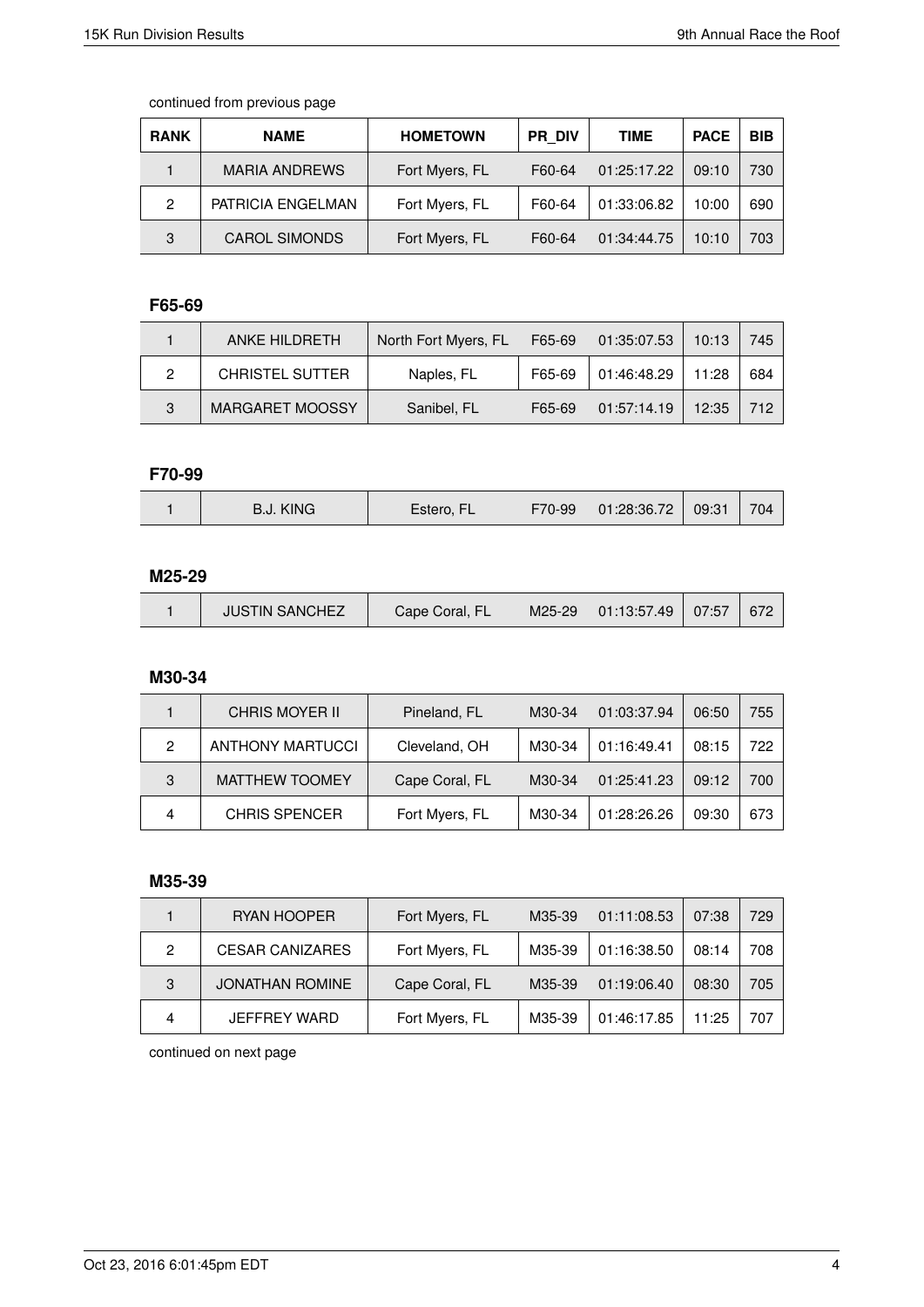| RANK<br>. | NAME<br>TOWN<br>DМE.<br>НC | עוח<br>_ | TIME | <b>DAOP</b><br>AUF | הוה<br>31 C |
|-----------|----------------------------|----------|------|--------------------|-------------|
|-----------|----------------------------|----------|------|--------------------|-------------|

## **M40-44**

|   | <b>JEFF EAST</b>  | Fort Myers, FL | M40-44 | 01:03:09.04 | 06:47 | 754 |
|---|-------------------|----------------|--------|-------------|-------|-----|
| 2 | <b>MARK AMATO</b> | Cape Coral, FL | M40-44 | 01:17:25.10 | 08:19 | 688 |
| 3 | <b>ASIF AZAM</b>  | Cape Coral, FL | M40-44 | 01:42:55.96 | 11:03 | 714 |
| 4 | JAN-MARTIJN MEIJ  | Fort Myers, FL | M40-44 | 01:53:21.81 | 12:10 | 682 |

# **M45-49**

| <b>SCOTT KASHMAN</b> | Cape Coral, FL | M45-49 | 01:07:14.03                 | 07:13 | 695 |
|----------------------|----------------|--------|-----------------------------|-------|-----|
| <b>FRANK SIEGEL</b>  | Cape Coral, FL | M45-49 | $\vert$ 01:08:20.40 $\vert$ | 07:20 | 678 |

## **M50-54**

|   | ROBERT DIETZ      | Bonita Springs, FL | M50-54 | 01:12:34.87 | 07:48 | 762 |
|---|-------------------|--------------------|--------|-------------|-------|-----|
|   | <b>CHRIS KING</b> | Fort Myers, FL     | M50-54 | 01:31:46.05 | 09:51 | 735 |
| 3 | <b>SCOTT KOOK</b> | Alva, FL           | M50-54 | 01:58:19.50 | 12:42 | 718 |

#### **M55-59**

|   | <b>JAMES CROFT</b>   | Unknown              | M55-59 | 01:09:52.18 | 07:30 | 752 |
|---|----------------------|----------------------|--------|-------------|-------|-----|
| 2 | <b>CHARLIE MOORE</b> | Fort Myers, FL       | M55-59 | 01:14:08.99 | 07:58 | 748 |
| 3 | <b>STEVE PEPE</b>    | Fort Myers Beach, FL | M55-59 | 01:33:55.73 | 10:05 | 728 |
| 4 | <b>LESLIE SUTTER</b> | Naples, FL           | M55-59 | 01:57:03.85 | 12:34 | 685 |

#### **M60-64**

| 733<br>Bonita Springs, FL<br> 01:45:48.27 <br>JIM SILVIA<br>11:22<br>$M60-64$ |
|-------------------------------------------------------------------------------|
|-------------------------------------------------------------------------------|

## **M65-69**